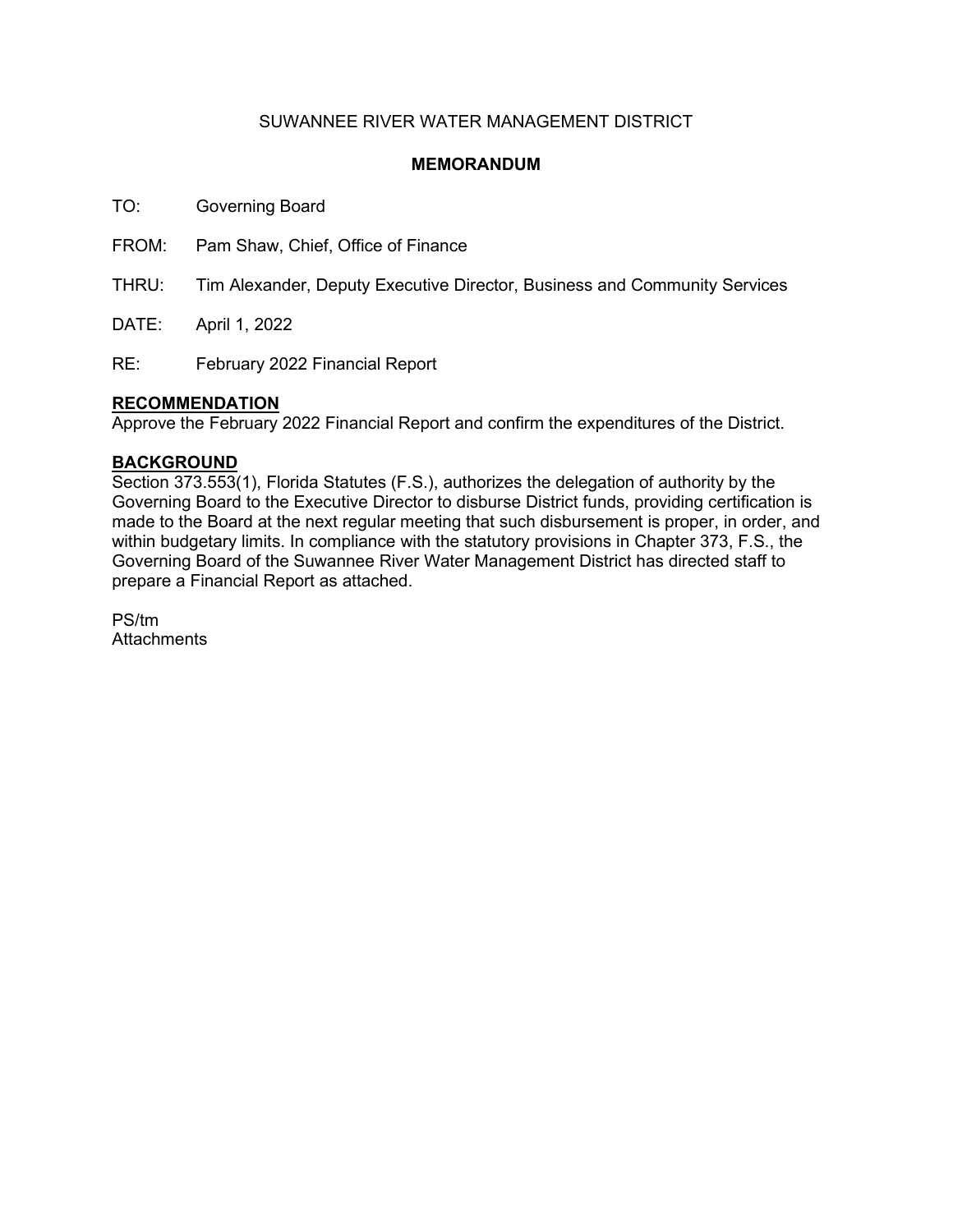# Suwannee River Water Management District Cash Report February 2022

| <b>Financial Institution/Account</b>       | <b>Monthly</b><br><b>Interest</b> | <b>Interest</b><br>Rate % | <b>Closing</b><br><b>Balance</b> |
|--------------------------------------------|-----------------------------------|---------------------------|----------------------------------|
| <b>First Federal Permit Fee</b>            | \$0.00                            |                           | \$500.00                         |
| <b>First Federal Accounts Payable</b>      | \$0.00                            |                           | \$35,000.00                      |
| <b>First Federal EFT Disbursements</b>     | \$0.00                            |                           | \$211,185.17                     |
| <b>First Federal Depository</b>            | \$35.46                           | $0.01\%$                  | \$435,911.74                     |
| Special Purpose Investment Account (SPIA)* | \$16,173.41                       | 0.48%                     | \$43,532,747.13                  |
| <b>TOTAL</b>                               | \$16,208.87                       |                           | \$44,215,344.04                  |

\*SPIA is part of the Treasury Investment Pool administered by Florida Department of Financial Services.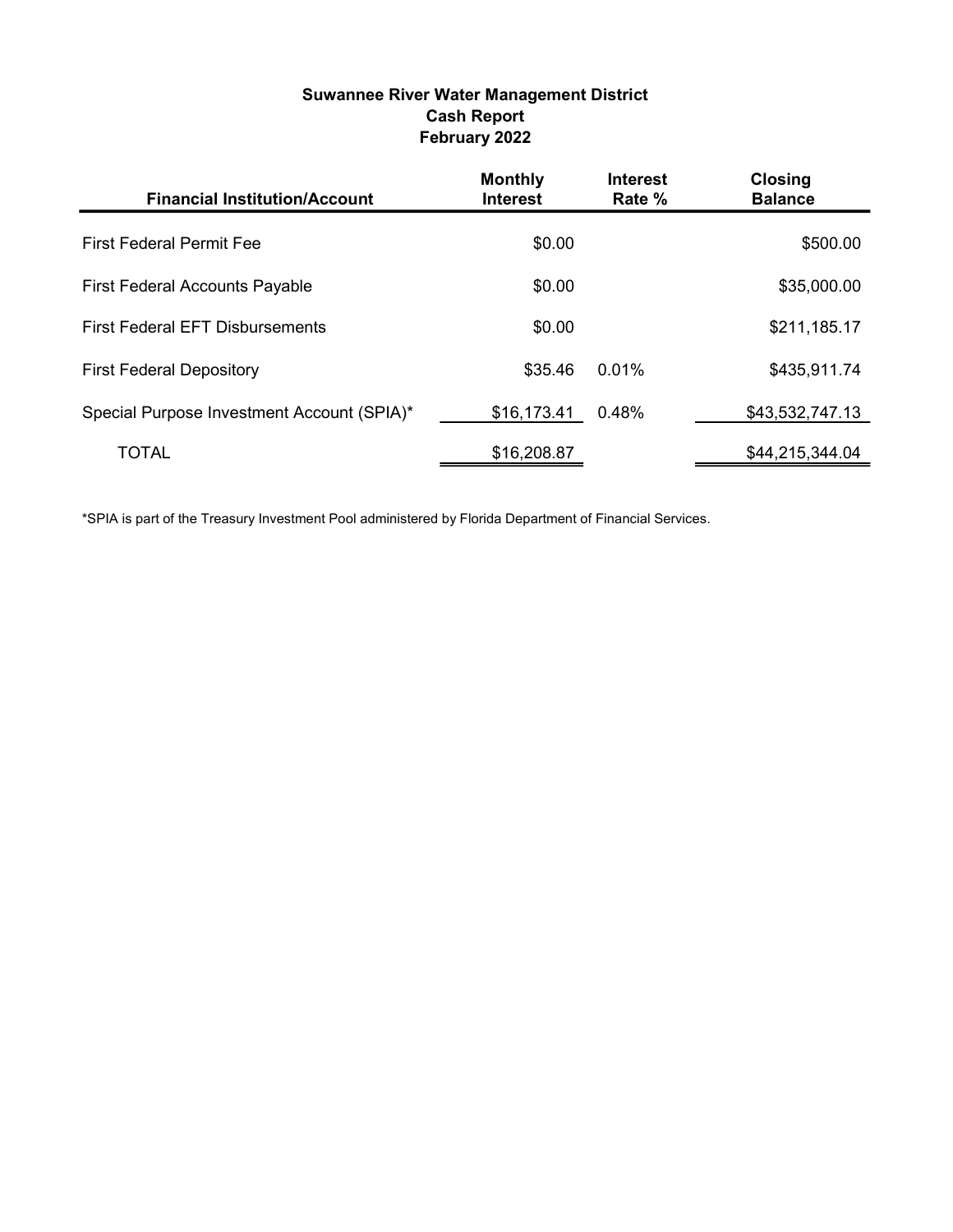#### **Suwannee River Water Management District Statement of Sources and Uses of Funds For the Month ending February 28, 2022 (Unaudited)**

|                            | Current<br><b>Budget</b> |      | <b>Actuals</b><br><b>Through</b><br>2/28/2022 |      | Variance<br>(Under)/Over<br><b>Budget</b> | <b>Actuals As A</b><br>% of Budget |
|----------------------------|--------------------------|------|-----------------------------------------------|------|-------------------------------------------|------------------------------------|
| <b>Sources</b>             |                          |      |                                               |      |                                           |                                    |
| Ad Valorem Property Taxes  | \$<br>6,233,836          | - \$ | 5.571.107 \$                                  |      | (662, 729)                                | 89.4%                              |
| Intergovernmental Revenues | \$<br>40,025,263         | S    | 3,645,510                                     | S    | (36,379,753)                              | 9.1%                               |
| Interest on Invested Funds | \$<br>130.000            | - \$ | 135.116 \$                                    |      | 5.116                                     | 103.9%                             |
| License and Permit Fees    | \$<br>163,000            | - \$ | 98.434 \$                                     |      | (64, 566)                                 | 60.4%                              |
| Other                      | \$<br>1,000,000          | S    | 517,575                                       | - \$ | (482, 425)                                | 51.8%                              |
| Fund Balance               | \$<br>12.090.274         | S    | 529.258                                       | \$   | (11,561,016)                              | 4.4%                               |
| <b>Total Sources</b>       | \$<br>59,642,373         |      | 10,497,000                                    | S    | (49, 145, 373)                            | 17.6%                              |

|                                              |    | Current        |      |                     |      |                           |      | Available     |           |                         |
|----------------------------------------------|----|----------------|------|---------------------|------|---------------------------|------|---------------|-----------|-------------------------|
|                                              |    | <b>Budget</b>  |      | <b>Expenditures</b> |      | Encumbrances <sup>2</sup> |      | <b>Budget</b> | %Expended | %Obligated <sup>3</sup> |
| <b>Uses</b>                                  |    |                |      |                     |      |                           |      |               |           |                         |
| Water Resources Planning and Monitoring      |    | 12.132.696     | - \$ | $2.131.342$ \$      |      | 6.047.663                 |      | 3.953.691     | 18%       | 67%                     |
| Acquisition, Restoration and Public Works    | \$ | 37,432,257     | - \$ | 3,297,632           | S    | 21,086,599                |      | 13,048,026    | 9%        | 65%                     |
| Operation and Maintenance of Lands and Works |    | $6.260.432$ \$ |      | 1.230.495           | - \$ | 1,391,690                 | - \$ | 3.638.247     | 20%       | 42%                     |
| Regulation                                   | ¢  | 902.609.       | - \$ | 494.887             | -S   | 41.110 \$                 |      | 1,366,612     | 26%       | 28%                     |
| Outreach                                     |    | 195,233 \$     |      | 67.183              | - \$ | $\overline{\phantom{0}}$  | S    | 128.050       | 34%       | 34%                     |
| Management and Administration                |    | .719,146       | - \$ | 632,165             |      | 119.638                   |      | 967,343       | 37%       | 44%                     |
| <b>Total Uses</b>                            |    | 59,642,373     |      | 7,853,704           |      | 28,686,699                |      | 23,101,970    | 13%       | 61%                     |

<sup>1</sup> Actual Fund Balance used is recorded at the end of the fiscal year. This amount represents Fund Balance used for the Agricultural and RIVER Cost-Share,

Regional Water Resource Development, and Project Effectiveness Metrics Programs.

 $^{\text{2}}$  Encumbrances represent unexpended balances of open purchase orders and contracts.

 $^3$  Represents the sum of expenditures and encumbrances as a percentage of the available budget.

This financial statement is prepared as of February 28, 2022 and covers the interim period since the most recent audited financial statements.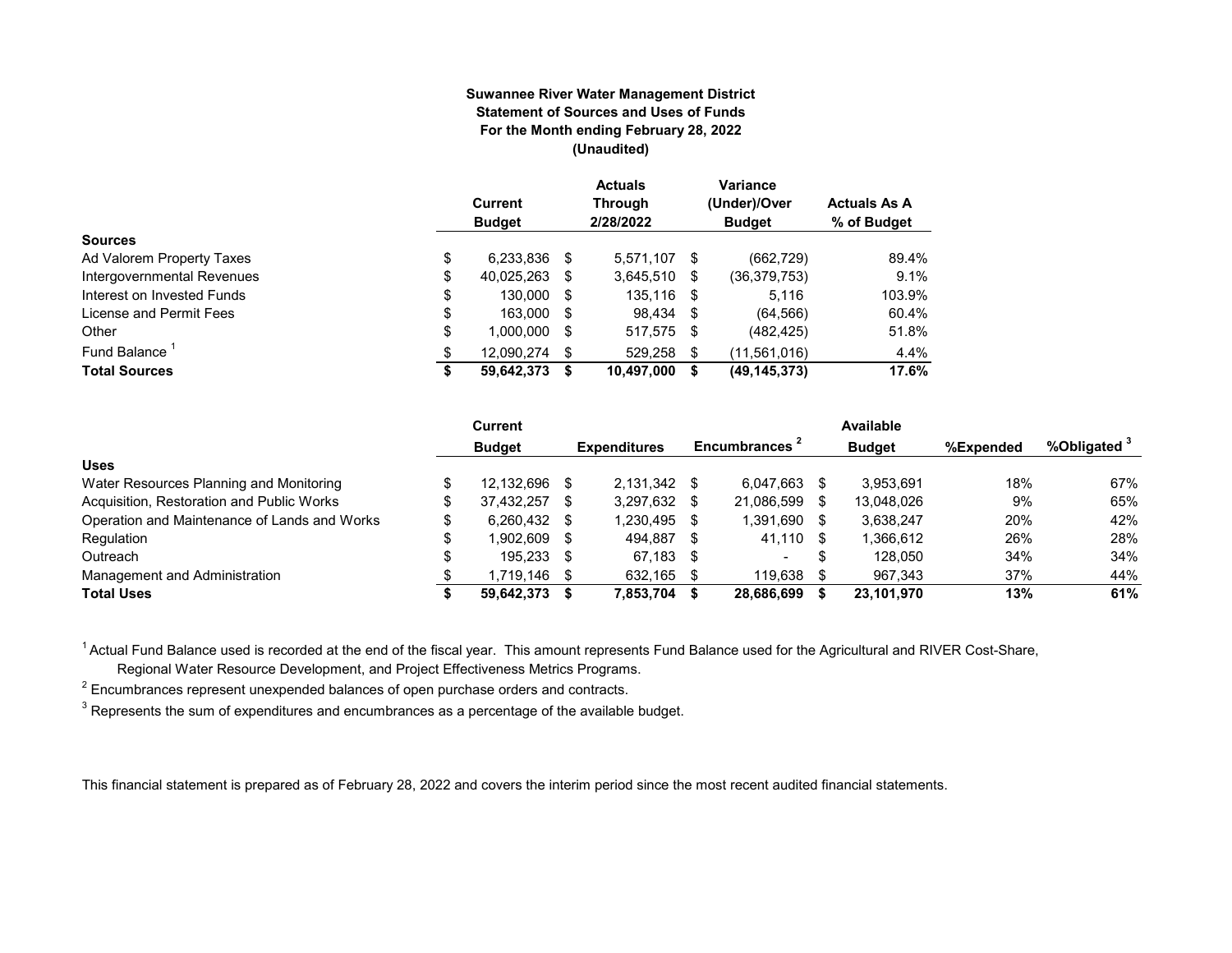# **STATEMENT OF ACTIVITY - REVENUE AND EXPENSE ROLLUP (UNAUDITED) SUWANNEE RIVER WATER MANAGEMENT DISTRICT**

**FOR 2/28/2022**

|                                                              | Y-T-D<br><b>ACTUAL</b> | <b>ENCUMBRANCE</b>   | <b>ANNUAL</b><br><b>BUDGET</b> |
|--------------------------------------------------------------|------------------------|----------------------|--------------------------------|
| Report Recap -                                               |                        |                      |                                |
| <b>REVENUES</b>                                              |                        |                      |                                |
| <b>DISTRICT REVENUES</b>                                     | 6,322,232              | 0                    | 7,526,836                      |
| <b>LOCAL REVENUES</b><br><b>STATE REVENUES</b>               | 16,480<br>2,987,327    | 0<br>0               | 86,480<br>35,980,783           |
| <b>FEDERAL REVENUES</b>                                      | 641,703                | 0                    | 3,958,000                      |
| <b>FUND BALANCE UTILIZATION</b>                              | 529,258                | 0                    | 12,090,274                     |
| <b>TOTAL REVENUES</b>                                        | 10,497,000             | $\mathbf{0}$         | 59,642,373                     |
| <b>EXPENDITURES</b>                                          |                        |                      |                                |
| <b>SALARIES AND BENEFITS</b>                                 | 2,380,676              | 0                    | 6,923,044                      |
| CONTRACTUAL SERVICES                                         | 3,172,585              | 13,629,775           | 20,845,400                     |
| OPERATING EXPENDITURES                                       | 485,945                | 180,105              | 1,903,500                      |
| OPERATING CAPITAL OUTLAY                                     | 38,040                 | 47,022               | 313,044                        |
| FIXED CAPITAL OUTLAY                                         | 0                      | 192,743              | 5,251,000                      |
| <b>INTERAGENCY EXPENDITURES</b>                              | 1,776,458              | 14,637,054           | 24,406,385                     |
| <b>TOTAL EXPENDITURES</b>                                    | 7,853,704              | 28,686,699           | 59,642,373                     |
| <b>EXCESS REVENUES OVER (UNDER) EXPENDITURES</b>             | 2,643,296              | (28, 686, 699)       | 0                              |
| <b>General Fund -</b>                                        |                        |                      |                                |
| <b>REVENUES</b>                                              |                        |                      |                                |
| <b>DISTRICT REVENUES</b>                                     | 5,792,710              | 0                    | 5,300,069                      |
| <b>LOCAL REVENUES</b>                                        | 16,480                 | 0                    | 86,480                         |
| <b>STATE REVENUES</b>                                        | 836,559                | 0                    | 2,740,000                      |
| <b>FEDERAL REVENUES</b>                                      | 0                      | 0                    | 0                              |
| <b>FUND BALANCE UTILIZATION</b>                              | 0                      | 0                    | 1,789,672                      |
| <b>TOTAL REVENUES</b>                                        | 6,645,749              | $\mathbf{0}$         | 9,916,221                      |
| <b>EXPENDITURES</b>                                          |                        |                      |                                |
| SALARIES AND BENEFITS                                        | 1,764,110              | 0                    | 5,297,558                      |
| CONTRACTUAL SERVICES                                         | 147,506                | 640,277              | 2,228,502                      |
| OPERATING EXPENDITURES                                       | 226,340                | 106,645              | 1,057,573                      |
| OPERATING CAPITAL OUTLAY<br>FIXED CAPITAL OUTLAY             | 31,295<br>0            | 0<br>$\mathbf{0}$    | 200,608<br>0                   |
| <b>INTERAGENCY EXPENDITURES</b>                              | 324,479                | 337,970              | 1,131,980                      |
| <b>TOTAL EXPENDITURES</b>                                    | 2,493,730              | 1,084,892            | 9,916,221                      |
| <b>EXCESS REVENUES OVER (UNDER) EXPENDITURES</b>             | 4,152,019              | (1,084,892)          | $\pmb{0}$                      |
|                                                              |                        |                      |                                |
| <b>Land Management Operations -</b><br><b>REVENUES</b>       |                        |                      |                                |
| <b>DISTRICT REVENUES</b>                                     | 493,423                | 0                    | 2,151,767                      |
| <b>LOCAL REVENUES</b>                                        | 0                      | 0                    | 0                              |
| <b>STATE REVENUES</b>                                        | 226,541                | 0                    | 2,290,119                      |
| <b>FEDERAL REVENUES</b>                                      | 0                      | 0                    | 40,000                         |
| FUND BALANCE UTILIZATION                                     | 0                      | 0                    | 2,323,546                      |
| <b>TOTAL REVENUES</b>                                        | 719,964                | 0                    | 6,805,432                      |
| <b>EXPENDITURES</b>                                          |                        |                      |                                |
| SALARIES AND BENEFITS                                        | 290,584                | 0                    | 827,736                        |
| <b>CONTRACTUAL SERVICES</b>                                  | 680,899                | 998,888              | 3,129,898                      |
| OPERATING EXPENDITURES                                       | 256,914                | 68,541               | 773,927                        |
| OPERATING CAPITAL OUTLAY                                     | 6,746                  | 47,022               | 112,436                        |
| FIXED CAPITAL OUTLAY                                         | 0                      | 192,743              | 1,251,000                      |
| <b>INTERAGENCY EXPENDITURES</b><br><b>TOTAL EXPENDITURES</b> | 28,163<br>1,263,306    | 232,492<br>1,539,686 | 710,435<br>6,805,432           |
| <b>EXCESS REVENUES OVER (UNDER) EXPENDITURES</b>             | (543, 342)             | (1,539,686)          | $\mathbf 0$                    |
| <i>*To be reimbursed by State Appropriations</i>             |                        |                      |                                |

GB - FUND REPORT